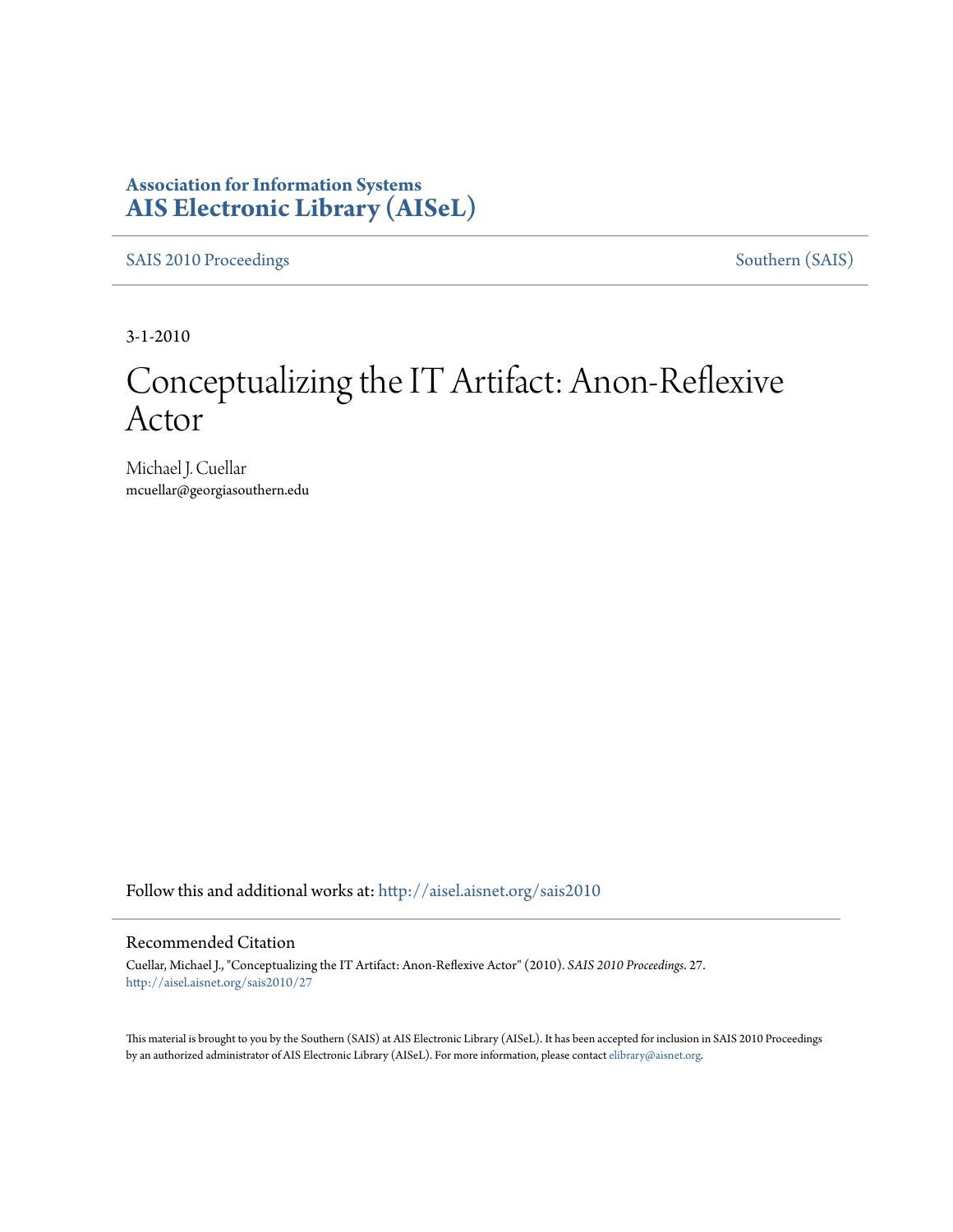## **CONCEPTUALIZING THE IT ARTIFACT: A NON-REFLEXIVE ACTOR**

**Michael J. Cuellar** North Carolina Central University mcuellar@nccu.edu

#### **ABSTRACT**

Orlikowski and Iacono (2001) issued a call for improved conceptualization of the IT artifact. This paper has responded to that call. After a review of three approaches to conceptualization of the IT artifact, it articulates a conception of the IT artifact as a non-reflexive actor. Based on Archer's analytical dualist approach to social theory, it argues that IT artifacts need to be considered as actors, able to act independently of humans based on environmental characteristics to perform different tasks. They are non-reflexive in that they cannot consider their own actions and change their behavior. This conception has certain implications in how we approach artifacts. We to consider them as actors which certain skills and abilities and communication characteristics to bring to our business processes. For research purposes, we have to take a more sociological or anthropological approach to the study of these actors. For practical purposes, we need to build approaches analogical to those of human hiring practices to determine where and how to employ these actors.

#### **Keywords**

IT artifact, Structuration Theory, Actor-Network Theory, Knowledge Management, Analytical Dualism

#### **INTRODUCTION**

Orlikowski and Iacono (2001) have made an appeal for a conceptualization of the IT artifact. In their study of ISR articles, they found that IS research "draws on commonplace and received notions of technology, resulting in conceptualizations of IT artifacts as relatively stable, discrete, independent, and ded. " (p. 121) They further argued tha artifacts as relatively stable, discrete, independent, and fixed. conceptualization of the IT artifact presents a "unique opportunity and … challenge to engage seriously and explicitly with the material and cultural presence of the IT artifacts that constitute the IT in IT research." (p. 130) This paper attempts to respond to their call and address specifically how the IT artifact should be conceptualized in social situations.

The paper will proceed by a brief review of some of the pertinent literature bearing on how the IT artifact may be conceptualized. It then proposes an alternative conceptualization.

#### **BACKGROUND**

In this section, I survey some of the literature bearing on this topic and give some examples of how IT artifacts appear within social situations. In doing so, I will attempt to relate those observations to what Orlikowski and Iacono (2001) have proposed as the necessary considerations for IT artifact theorizing:

- 1. IT artifacts,"are by definition are not natural, neutral, universal or given … they are always implicated in action and effect."(p. 131) We need to have "explicit theorizing about specific technologies with distinctive cultural and computational capabilities, existing in various social, historical, and institutional contexts, understood in particular ways, and used for certain activities." (p. 131) This theorizing will not allow a one-size-fits-all conceptualization; multiple conceptions and theories about technology as it exists.
- 2. IT artifacts "are always embedded in some time, place, discourse and community." (p.131) "Detailed practices need to be recognized and integrated into theories. … How people engage with [them] … needs to be a central [part of the theorizing]."(p. 132)
- 3. IT artifacts "are usually made up of a multiplicity of often fragile and fragmentary components whose interconnections are often partial and provisional and which require bridging, integration, and articulation in order for them to work together." (p. 131) The material and cultural properties of an artifact are not the same in all contexts meaning experience will vary.
- 4. IT artifacts "are neither fixed nor independent but they emerge from ongoing social and economic practices." (p. 131)
- 5. IT artifacts "are not static or unchanging but dynamic." (p. 131)

#### **Knowledge Management Perspective**

In the knowledge management literature, (Kogut et al. 1992) have observed: "Because personal and small group knowledge is expensive to re-create, firms may desire to codify and simplify such knowledge as to be accessible to the wider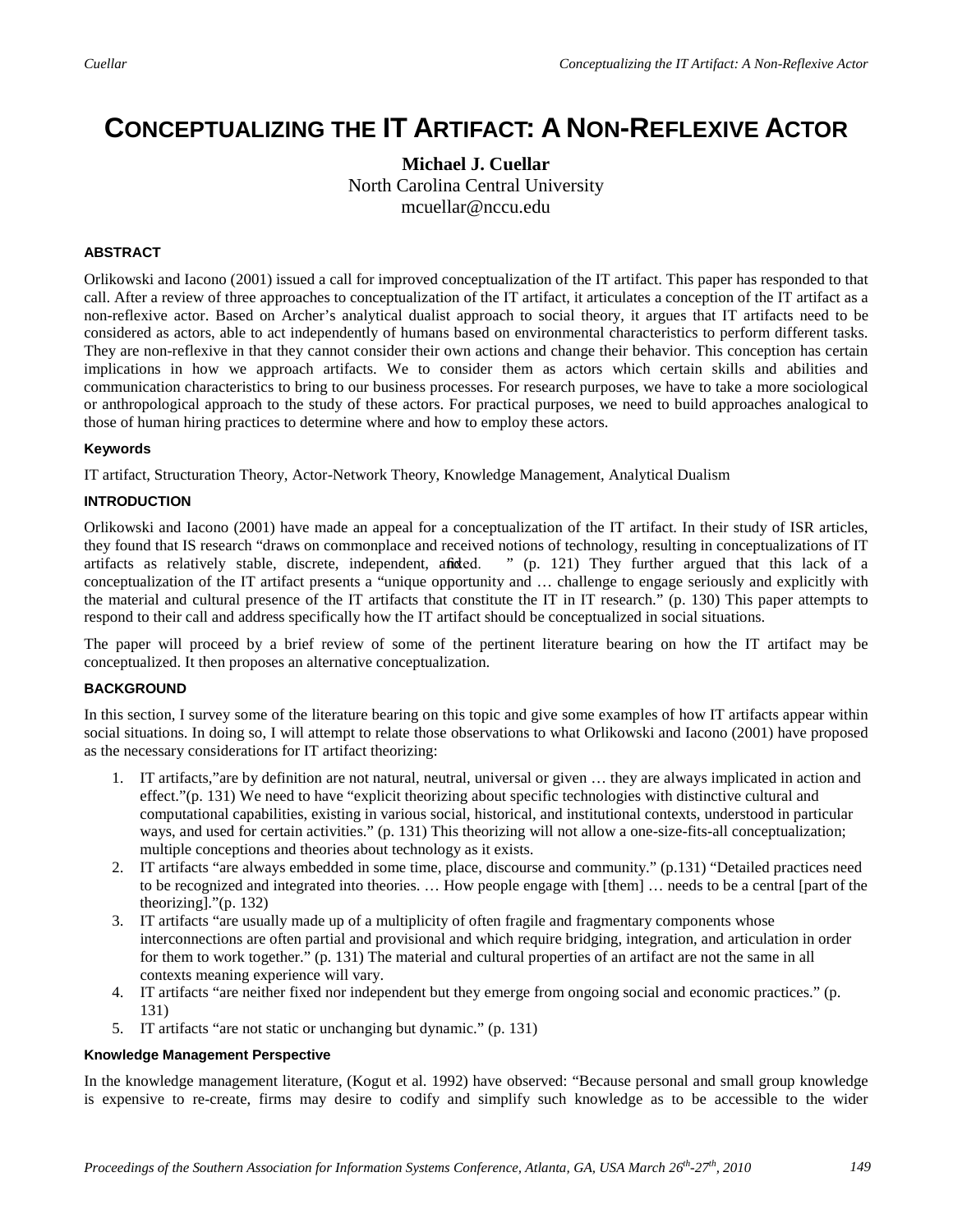organization, as well as to external users. … The reason why software has been successful is that it is codified so as to demand a lower fixed cost on the part of the general user. The user is required to understand the function of the program without knowledge of the substantive technology (p. 390)." The implication of above observation is that in such cases as described by Kogut and Zander, the information system (software) replaces the human performance in a substantial part of the task for the business process, while the human, instead of performing the details of the process itself, addresses the system at a higher (functional) level allowing the information system to execute the detailed activity. We can see from this that the IT artifact is embedded in some practice within the society. The specific meaning of the artifact is based on how the process that surrounds the artifact relates to or incorporates the artifact. However this view does not conceptualize how the artifact replaces human actors or what its capabilities are.

#### **Actor-Network Theory**

Actor-Network Theory (ANT), developed by Bruno Latour (1987; 1993; 1999), Michel Callon, John Law and others has been advocated in the IS literature by Monteiro, Hanseth, McMaster, and Wastell and others, ANT offers a novel social ontology that refuses an essential difference as actors between humans and non-humans. "There is no room for essences . . .(a prior a historical properties that capture the intrinsic nature of the phenomenon or entity . . .)" (McMaster et al. 2005). Instead, ANT argues that all actors are actually networks of actants that it refers to as "collectif"s. Both humans and nonhumans form these collectifs as equals. There is no distinction between macro and micro or local and global as it is traditionally considered (Mutch 2002). The modern world is so pervasively fabricated, tools and technology so ubiquitous, that we simply cannot meaningfully separate humans and non-humans. The symbiosis is mutually critical; literally neither can exist without the other. "The place where a person and a tool exist independently is a distinction for convenience's sale, not a functional one. Where does the person hammering in a nail exist independently from the hammer? (Dreyfus 2004)" (McMaster et al. 2005).

This is not to say that there is no difference between humans and machines in ANT. Humans and technologies (in the traditional sense) are not equal or symmetrical beyond the fact that they are, when they act, parts of hybrid collectif that should be seen as the 'real' actor: Humans and technologies are different – as different humans (the CEO and truck driver in a multinational organization) and different technologies (a pen a nuclear plant) are different. (Hanseth 2005).

In terms of the analysis of agency with ANT, the collectif represents the ultimate actors in social life. "Boeing 747s do not fly, airlines fly" (Latour, 1999, p. 193). It is hybrid actants composed of humans and non-humans that act; the act and the actants cannot be separated (McMaster et al. 2005). Thus the human qua human or machine qua machine do not "act" except as it is part of a collectif. Thus social forms are the outcome of these networks rather than the condition of their existence. Mutch (2002) "All actants have a history, and it only through their action in the world that they have an identity. . .. An ERP without agency is an ERP that, by definition, does not exist. By their deeds yet shall know them (McMaster et al. 2005)".

Here the artifact is also embedded in the network, but it is not the proper level of analysis. The collectif to which it belongs is the proper level of analysis here. This makes it rather difficult to assess the impact of the artifact as it is entangled with the collectif. Thus this view can be considered as obliterating the artifact by absorbing it into the collectif.

#### **Structuration Theory**

Structuration Theory (ST), derived from Giddens (1979; 1984) and popularized into the information systems literature by Barley (1986) and Orlikowski (1992; 1993; 1996; 1991), views social structures as not being real things, they are viewed as "virtual" structures composed of rules and resources. They are " . . . abstract properties of social systems . . . not something concrete, situated in time and space, . . . [they] lack material characteristics . . . [they] cannot exist apart from the human actors who enact and interpret its dimension" (Orlikowski et al. 1991, p. 147). Thus structures exist only due to "this people now acting." Where there are no people now acting they cannot exist. According to ST, past actors cannot create structures that persist into the present time without being carried forward by current actors. They could only be "memory traces" when not "instantiated" by current actors. (Jones et al. 2004).

Orlikowski recognizes that Giddens has done little to bring information technology into ST (Orlikowski 1992; Orlikowski 2000; Orlikowski et al. 1991). She posits that it is a duality being created by humans and also used by humans and that it is interpretively flexible (Orlikowski 1992). Technology facilitates, constrains and influences human action in the process of structuration. Information technology is seen as a way of representing reality that influences the users to adopt the same interpretation of the world. Additionally, it is a system of domination in that it reinforces an order of authority and institutionalizes premises for making decisions. It thus formalizes the sanctions and creates an institutionalized moral order (Orlikowski et al. 1991). Orlikowski has changed her position on this last point, coming to purer form of Giddens' theory rejecting the view that technology embodies structures since structures are only instantiated in practice (Orlikowski 2000). She argues instead that technology, while being a durable artifact with limited malleability, is enacted by its users as a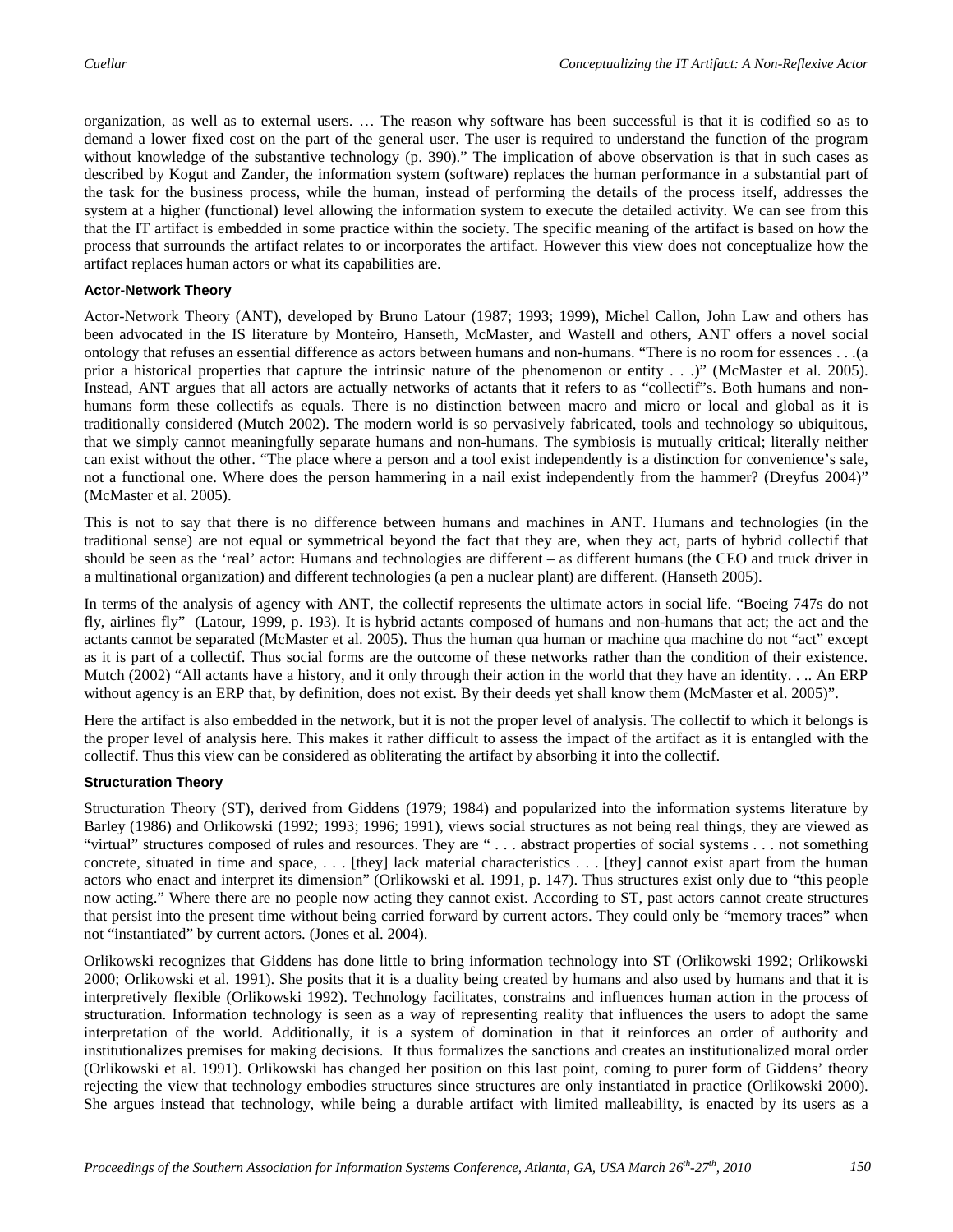*technology-in-practice*. That is, over recurrent use, the users develop a perspective of the technology based on their experience with a subset of its capabilities. This perspective is then enacted into structures in ways that the developers may or may not have anticipated. These technologies-in-practice and the structures created change over time and thus any structure enacted by users is only provisionally structured (Orlikowski 2000).

The handling of technology within ST has received some criticism. Rose, Jones and Truex (2005) claim that even with Orlikowski practice lens enhancement, ST unduly privileges human agency which causes technology to vanish into being simply "an occasion for structuring". Similarly, Hanseth (2005) claims that Orlikowski's technology-in-practice formulation does not allow for any description of the relationship between the technology-in-practice and the technology artifact and how they mutually influence each other. As dealt with in Orlikowski (2000), information technology is held to be a non-actor. It is treated as a multi-faceted too from which users select features to be employed in structuring the organizations. In Orlikowski (2005), she seems to recognize this and advocates that we look at "different conceptual treatments of human and technological agencies" (p. 185). She recognizes a difference between human and technological agency preferring to call the later "technological performativity".

Thus in looking at these three approaches, we see that the knowledge management view acknowledges the artifact as a replacement for human actors but does not conceptualize how it does it. ANT seems to level humans and artifacts making both of them cogs in the mechanism of the collectif, but again not articulating how they can participate equally with humans. Finally, ST has a much lower view of the artifact as a non-actor which seemingly cannot explain how the artifact can replace humans in business processes as described the knowledge management approach.

#### **PROPOSING A DIFFERENT CONCEPTUALIZATION**

A different conceptualization can be arrived at the might be able to resolve these issues and help us to arrive at a conceptualization of the IT artifact. To facilitate this discussion consider four different ways that an IT artifact may interact with a business process.

First, an IT artifact may *operate* substantially all of a business process. Consider a claims processing system. The author was involved with EDS in the 70s working with Medicare claims processing systems and in his doctoral research with Medicaid process in the 2000s. In these systems, the claim is substantially processed by the system. Humans enter the claim data, the system processes the data and produces an explanation of benefits. The system handles the claims by itself except when human adjudication of a situation is required.

Second, an artifact may *co-operate* a process with humans. Consider MS Word. In entering a document, the human enters the letters and images desired, while Word provides formatting services, spell and grammar check etc. In fact in many of these functions Word operates to overrule the human operator: correcting spelling, inserting outline levels even if contrary to the wishes of the operator. Each operates independently of each other to create the document.

Other artifacts *enable* a process for human operators. For example, Broadbent (1999) found that email and other electronic communications methods were necessary enablers to achieving enterprise-wide BPR. In this scenario, email enables BPR by providing the ability to communicate instructions and information over distances in time factors not possible using physical communications such as letters. Here the artifact does not perform any of the process but enables the human actors to execute the process.

Finally, an artifact may simply *monitor* a process. In the example of a manufacturing plant monitoring system, the artifact my extract data on machine production from programmable controllers and then perform statistical analysis and sound alarms to humans who take corrective action. Or the artifact may provide reporting on production volumes and machine status.

Depending on the implementation of the artifact in the process, the same artifact in a similar process might in one case operate the process but in another might only co-operate the process. The key consideration is how much of the particular process is handled by the IT artifact. In the operate situation the artifact handles close to 100% of the substantive operations of the process. In the claims processing example, simply entering the data and assisting with exceptions is not the substantive part of the process, which is performed by the artifact. In the co-operate designation, there is close to an equal division of the substantive parts of the process. In the example of MS Word, while the user enters the text into the system and thus it seems similar to that of the claims processing system, which operates the process. However, when using MS Word, the user is not merely keying data in, they are making a substantive contribution to the process: the creative aspect of what is written. Word operates as an assistant. In terms of the enabling function, the artifact would not perform much of the process, but would provide a necessary part of the process, e.g. information transportation, storage and retrieval that makes the process possible. In the last consideration, monitoring, the artifact does not operate or provide enabling capabilities but rather simply collects data and reports on the process.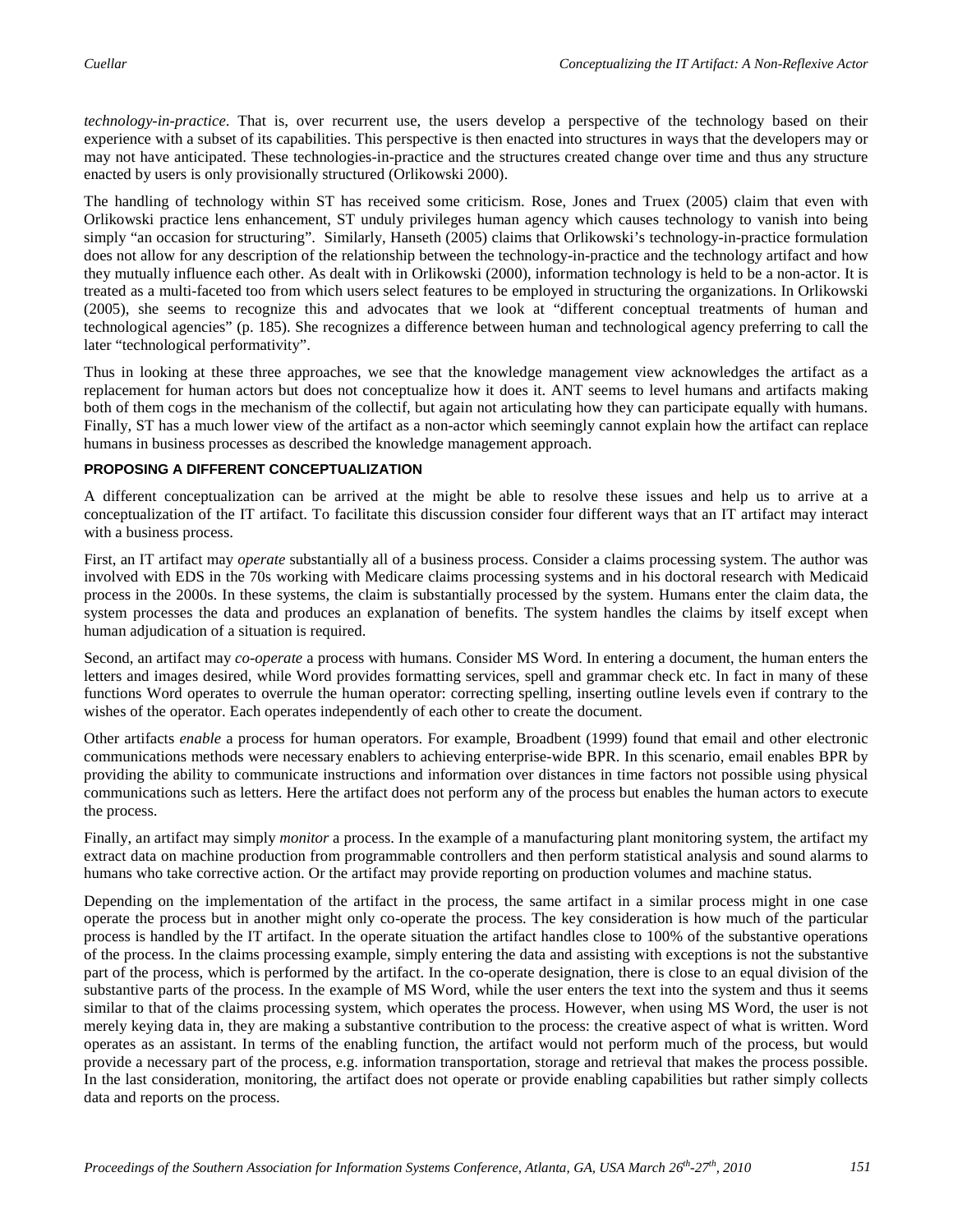A key observation from each of these examples is that the artifact acts independently of humans to perform the function assigned to it by the human creators of the process. To be sure, Orlikowski and Iacono are quite right in informing us that each of these artifacts are very different from each other with different characteristics that prevent us from saying that the effects of employing one are the same as the effects of employing another. And indeed even the use of the same artifact in different organizations will have different impacts. However, there is a commonality between them that allows us to conceptualize the IT artifact in its interaction with humans. I term this relationship one of being a *non-reflexive actor*.

By the term, non-reflexive actor, I mean an entity that interacts with humans in the business process. By non-reflexive, I mean that unlike humans, IT artifacts are not capable of reflecting on their actions, conceiving action and changing their process. It remains for humans to perform this function. Perhaps as artificial intelligence develops, this capability may develop in which case the artifact will become a full actor like a human. But as of this writing, artifacts do not have that capability. Today, we have some artifacts that have some capability for changing their behavior. Examples might be drawn from commercial websites such as Pandora, Netflix, Amazon or iTunes which utilize the customer's interaction to make recommendations for future purchases. These are not examples of reflexivity. In these cases, we see that these sites are simply executing programmatic instructions that make recommendations. The software does not consider its actions and for example, consider that it has information on purchases and decide it would be a good thing to make recommendations. It can only follow its programming. It requires the ability to change or add to its programming to become reflexive.

To fully develop how IT artifacts can be actors, I extend Margaret Archer (1995)'s Morphogenetic Approach to Analytical Dualism. Below, I briefly describe her approach to agents and actors and then extend her conceptions for IT artifacts.

#### **Archer's Requirements for Agents and Actors**

Archer holds that Agents and Actors are two different things. Actors are role incumbents. They occupy a particular place in society. Agents become Actors by choosing to identify themselves with a particular role within a society. Agents are born into a social order, which provides incentives and enablement for adopting certain roles and disincentives and barriers for pursuing others. Over time, Agents either are able to transcend society's structuring forces and achieve something different for themselves or else adopt the role that societies structuring forces seek to have them adopt. Agents acting together can become Social agencies, which can then affect social change.

Agents however have certain requirements. Following Locke, Archer (1995) seems to define personhood as "a thinking intelligent being, that has reason and reflection, and can consider itself as itself, the same thinking thing in different times and places." (p. 282, note 23, citing Locke, Essay II, xxvii, 2). She puts considerable emphasis on a continuity of consciousness and sense of self as definers of human personhood. We wish to add to this sentience, the characteristic of reflexivity: the capability of reflecting upon itself and its actions. It is reflexivity that creates the capability for morphogenetic action. Through the human characteristics of imagination, sentience and continuity of consciousness, humans are able to consider their condition and envision actions that would effect changes in it to improve their situation. Included in the concept of reflexivity is the concept of initiative. Humans have the capability to take unilateral action to attempt to implement their visions. Similarly included is the concept of decision-making. Humans can decide between alternative visions based on various criteria. Without these characteristics, morphogenesis is impossible.

#### **A Typology of Technological Actors**

When considering non-human or technological actors, we have to consider in what ways they differ from humans. We saw above that reflexivity and its two component parts, initiative and decision is key to morphogenetic activity. We propose that these three characteristics that differentiate actors. What follows below is a description of two types of non-human actors based on different levels of these characteristics.

#### *Tools*

Tools are non-reflexive, non-decisive, non-initiatory items. They are not actors since they are capable of only performing deterministic processes at the initiation of an actor. Classical examples would be a hammer or a chain saw. Both do not initiate action, it requires a human to start them and use them to accomplish a purpose. They also respond to all situations with a single action whether they are accomplishing the intention of a human such as a hammer hitting a nail or an accident such as a hammer hitting a thumb. They do not reflect on their actions and change their actions accordingly. It requires a human to consider their performance and then to effect change in their structure based on the desired performance changes.

#### *Non-reflexive actors*

Non-reflexive actors make decisions and can initiate actions based on environmental conditions but are not capable of changing their processes autonomously. They receive a set of environment signals, evaluate them and then make a decision based on pre-programmed criteria. Simple examples of these actors include burglar alarms and automatic shedders. A burglar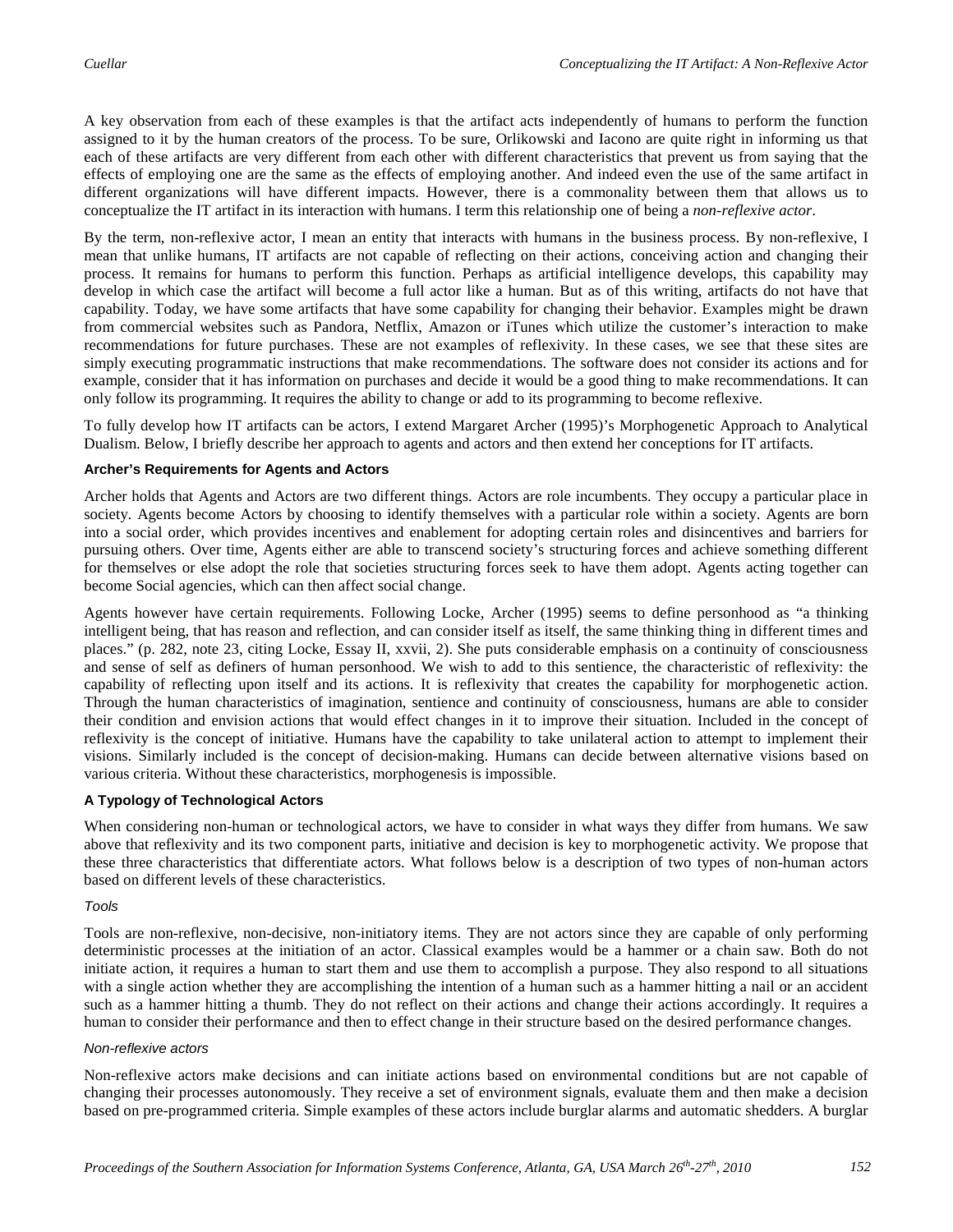alarm may for example have open window/door sensors or room motion sensors and when the alarm is set, given the proper amount of opening of a door or window opening or motion in a room, an alarm is sounded. Similarly, a shredder when it determines that paper is in contact with its feed mechanism activates its shredding mechanism. No human action is required for it to do so; it evaluates the environmental conditions and initiates the appropriate action.

Information systems are more sophisticated examples of these types of actors. A hypothetical health care claim processing system might receive a claim electronically from a doctor's office. It might then evaluate the claim according to preprogrammed rules to determine if all the fields on the claim are completed correctly, the claim is not a duplicate claim, is not an excessive charge for the services performed, the service is appropriate for the diagnosis, etc. It may then determine, again based on pre-programmed rules, to pay the claim, cut back the amount to a reasonable charge, deny the claim or refer it for human review. We see that it initiates processing based on presentation of a claim, then without human intervention processes the claim and decides based on pre-programmed criteria the disposition of the claim. It is not reflexive in that it is not self-aware and cannot change its programming. Humans are required to perform this function.

It might be objected that neural networks are reflexive since they are capable of changing their responses to environmental stimuli but only within limits such as changing some of its decision criteria but it cannot changes its inputs or outputs. It is also not self-aware and cannot consider a radical change beyond its programming. Thus they cannot be considered reflexive.

It might also be objected that I anthropomorphize information systems by describing them as evaluating situations and taking action. Information systems are simply (or not so simply) collections of circuits and wires that no more 'evaluate' or 'decide' than a mousetrap 'decides' to spring based on pressure on the trap. I answer that the definition of an actor does not require reflexivity; it simply requires the ability to respond to environmental conditions independently of another actor. This ability to respond is what determines an actor whether or not it is a mousetrap, a 'Rube Goldberg contraption', a medicare claims processing system or a human. It is reflexivity that separates humans from the other actors mentioned.

This distinction points to another. Non-reflexive actors are non-social actors. That is, they cannot participate in business process structuring activity. This is a function that only reflexive actors can perform. IT artifacts will always be passive in this type of activity.

#### **DISCUSSION**

The conceptualization of IT artifacts as non-reflexive actors has certain implications. First is that we can no longer consider artifacts as simply "bundles of affordances" that do not have a social impact nor can we consider them to be equal with human actors. Rather we must treat them as actors who can fill roles within a social setting but rather limited ones not requiring learning capability. For placement in our processes, we must assess their capabilities and strengths in a manner analogous to that of a assessing a human for a position. I say analogous because we cannot use exactly the same processes that we do with humans although some might be quite similar. For example, references and testing might be very similar. However, interviewing might look quite different.

Consideration of artifacts as non-reflexive actors also points out that these systems bring rigidities to the business process. Whereas humans can adjust independently to novel situations, artifacts cannot. Therefore, depending on the difficulty of implementation, once implemented, the skills and abilities of the artifact along with its communication capabilities can disable an organization from moving in certain directions as much as it enables it to function in others.

In terms of Orlikowski and Iacono's five criteria, we can make the following observation of how this conceptualization of IT artifacts aligns. In regards to the first criteria, we see that by giving them actor status, that they are always implicated in the action and effect of a business process. The capabilities of the actor impact the human actors around them for good or ill. Each artifact having different capabilities and each organization also have capabilities from other organizations will create a unique environment. Therefore, even with the same artifact, we cannot generalize it having the same impact in different organizations. Second, we can see that just as human is embedded in a context, the non-reflexive actor is embedded in a context. As seen before they interact with the organization into which it is placed and different organizations will make different uses of this actor just as the same person will have different employments in different organizations. In terms of the third principle, this conceptualization differs with Orlikowski and Iacono's perspective slightly. Their perception is like that of ST. An artifact is not socially "real" until it is used and then only that part of it being used is real. As a non-reflexive actor, it is held to be a real thing with a defined set of skills and abilities and communications patterns. While different organizations might make different use of them, the material properties remain the same in all places. In terms of the fourth and fifth criteria, this is the area of the greatest divergence from their views. We see that as non-reflexive artifacts, they are fixed and independent of the people around them. Orlikowski and Iacono's view seems to be based on a social construction of reality position, which does not allow for the reality of the artifact has having a material impact. However, I take a realist position regarding the artifact. It is what it is, humans make take advantage or not of the different capabilities just as they